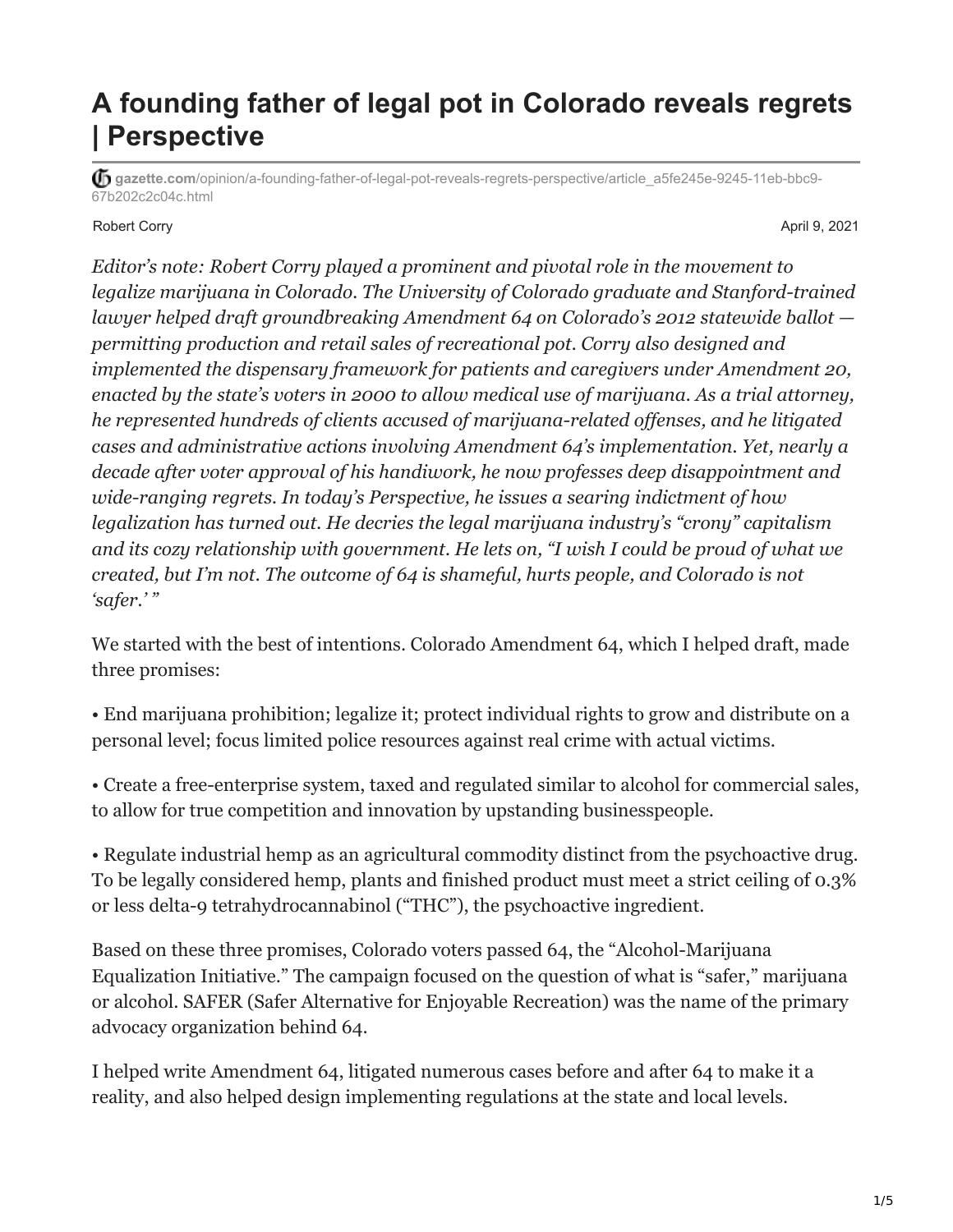I wish I could be proud of what we created, but I'm not. The outcome of 64 is shameful, hurts people, and Colorado is not "safer."

I have remained consistent through the years in advocating for legalization, an end to marijuana prohibition, and an end to criminal prosecution of marijuana offenses.

What I have changed my mind on  $-$  applying current reality I was too naive to anticipate 10 years ago — is the wisdom of a commercialized, for-profit, elitist, government-protected, privileged, monopolistic industry that perpetuates itself and its obscene profits, to the detriment of the public good and the planet earth.

Amendment 64's safety valve for an irresponsible industry was supposed to be individual freedom; an adult could produce and distribute personal amounts and assist other adults in this. A model similar to Amendment 20, enacted in 2000 for medical marijuana patients. A majority of voters would never have supported a commercialized for-profit mass-production industry, without also empowering people to have our own small personal gardens. This individual-rights aspect of Amendment 64 secured critical acceptance from the long-standing marijuana-reform movement. The medical marijuana patients and dispensaries I helped create and legally represented would not have supported 64 without this, and it would have failed with our opposition, as we could have swung 5% of the vote, which was the margin of victory.

The first two promises of Amendment 64 were not kept. Marijuana prohibition continues, in fact after 64 passed, the Legislature increased criminal penalties for cultivation and distribution. As always, the targets of this prosecution tend to be the poor, racial minorities, or recent immigrants. The marijuana industry cynically cheers on this oppressive criminal prosecution of unlicensed individuals for a dozen or so plants, while that industry grows many thousands.

No true free enterprise exists in this regulated industry, but rather a small oligopoly of crony capitalists who are given privileged government licenses. Licenses are capped, and new entry is nearly impossible. Extreme regulations are created and supported by the big players, and benefit these big players over smaller competitors. The regulators daily pass through an unrestrained revolving door between government and the industry they supposedly regulate. True competition is lacking. Industry exploits its centrally planned regulatory system to fix inflated prices, and government chips in extreme taxes at levels imposed on no other product. Regressive pricing disproportionately harms the poor. And the quality of this overpriced commercialized product is awful, and harmful to adults and children alike. No wonder we still grow it ourselves, even though that's still a crime.

Only industrial hemp is regulated as Amendment 64 promised.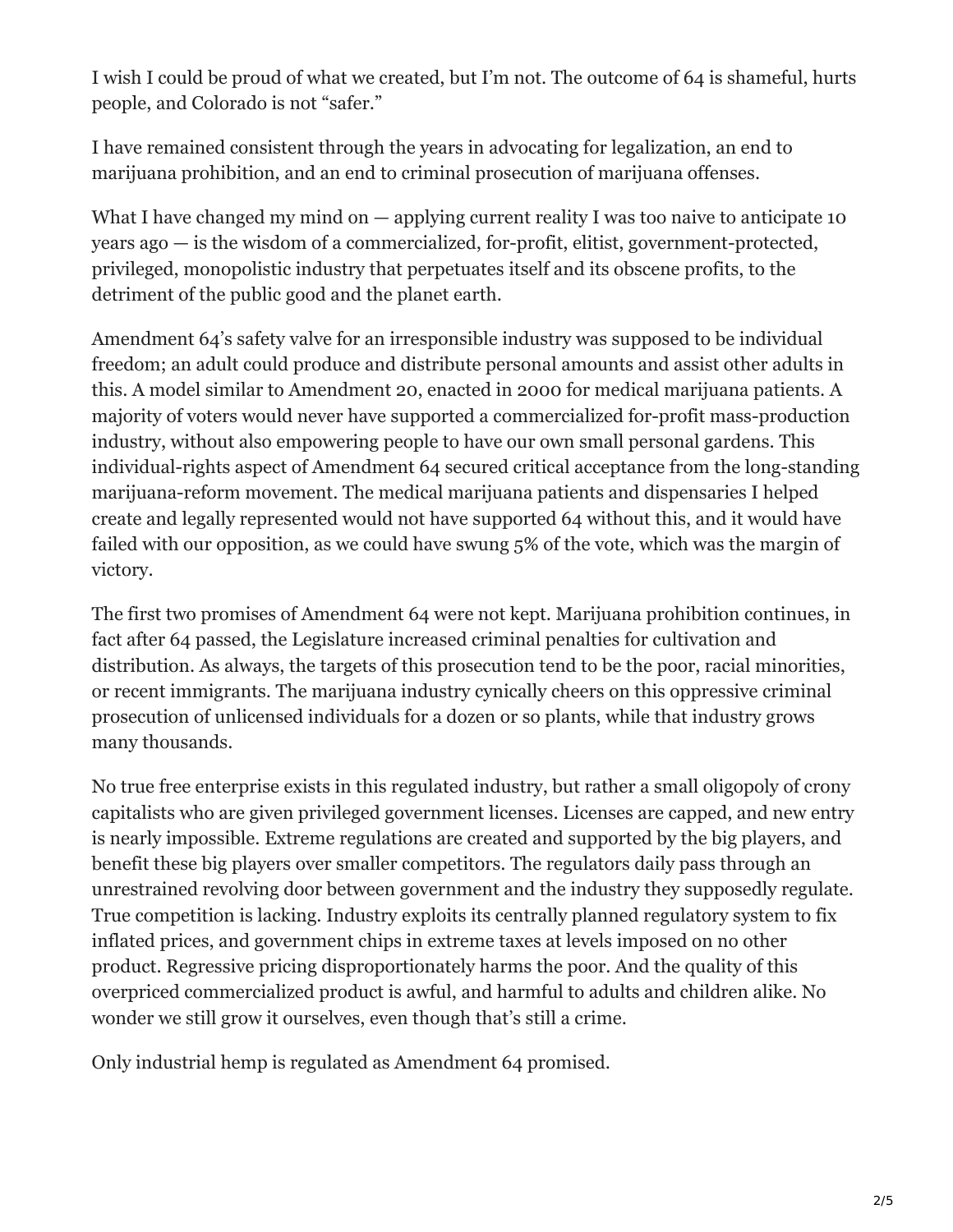A proposed bill could bring Colorado closer to Amendment 64's unfulfilled promises. Rep. Yadira Caraveo is a pediatrician, concerned about documented horror stories of real harm to children from Colorado's new hyperpotent marijuana. Preliminary drafts of Dr. Caraveo's legislation contain numerous common-sense measures, including regulating the potency of commercial marijuana products to make Colorado "safer." The bill is a very modest first step.

But the pot lobby threw a temper tantrum against Dr. Caraveo's moderate proposal.

The inmates are running Colorado's marijuana asylum. Amendment 64 created a corporate lobby that punches far above its weight. To demonstrate this industry's unjustified political clout, even during a pandemic, the governor and the Denver mayor deemed marijuana businesses "essential," while schools, churches, gyms, and most other nonbig box stores were shut. So, it was not "essential" to educate our children — our future — but it was "essential" to maintain those children's access to high-potency corporate marijuana. And access it they surely do.

The pot lobby has cleverly cultivated an image of hip social responsibility. But underneath the hipster beards and effete skinny jeans, lurks old-fashioned corporate crony greed, rentseeking, and regressive suppression of the poor. The fawning that legislators and executive branch officials bestow on this criminal cabal is mystifying.

Especially with a supposedly "progressive" Legislature. This industry genetically modifies plants at a level that would make Monsanto blush, fouls our planet with chemicals and wasteful growing systems, harms the poor and children, is dominated by the wealthy and privileged, and proclaims its brilliance to a nauseating degree.

Pot lobbyists are well-paid to spread the lie that potency regulation would "destroy" the industry. However, Colorado's thousands of licensed hemp farmers somehow manage to keep millions of hemp plants and tons of harvested product, below the 0.3% THC limit. If a hemp plant exceeds 0.3%, it is destroyed. And Colorado leads the U.S. in industrial hemp production. Our dynamic hemp industry thrives, despite the strictly enforced limit on THC content.

Cannabis grown outdoors naturally under the sun, as God intended, contains about 5.0% THC. Natural organic marijuana can promote gentle relaxation, happiness, or creativity. It can be a miracle for a sick or dying patient. Cannabis has been used as medicine and spiritual sacrament for thousands of years, before recorded human history.

But mankind can corrupt the divine creation. To genetically engineer high THC levels, corporations grow indoors, in gigantic football-field sized warehouses. Growers of this GMO eliminate the plant's natural pollination process and clone mutant female plants as inbred, and thus weaker and more susceptible. To duplicate the light of the sun requires arrays of large artificial lights, emitting extremely hot temperatures and using massive quantities of energy. Growers "trick" the mutant plants into excessive flowering by artificially altering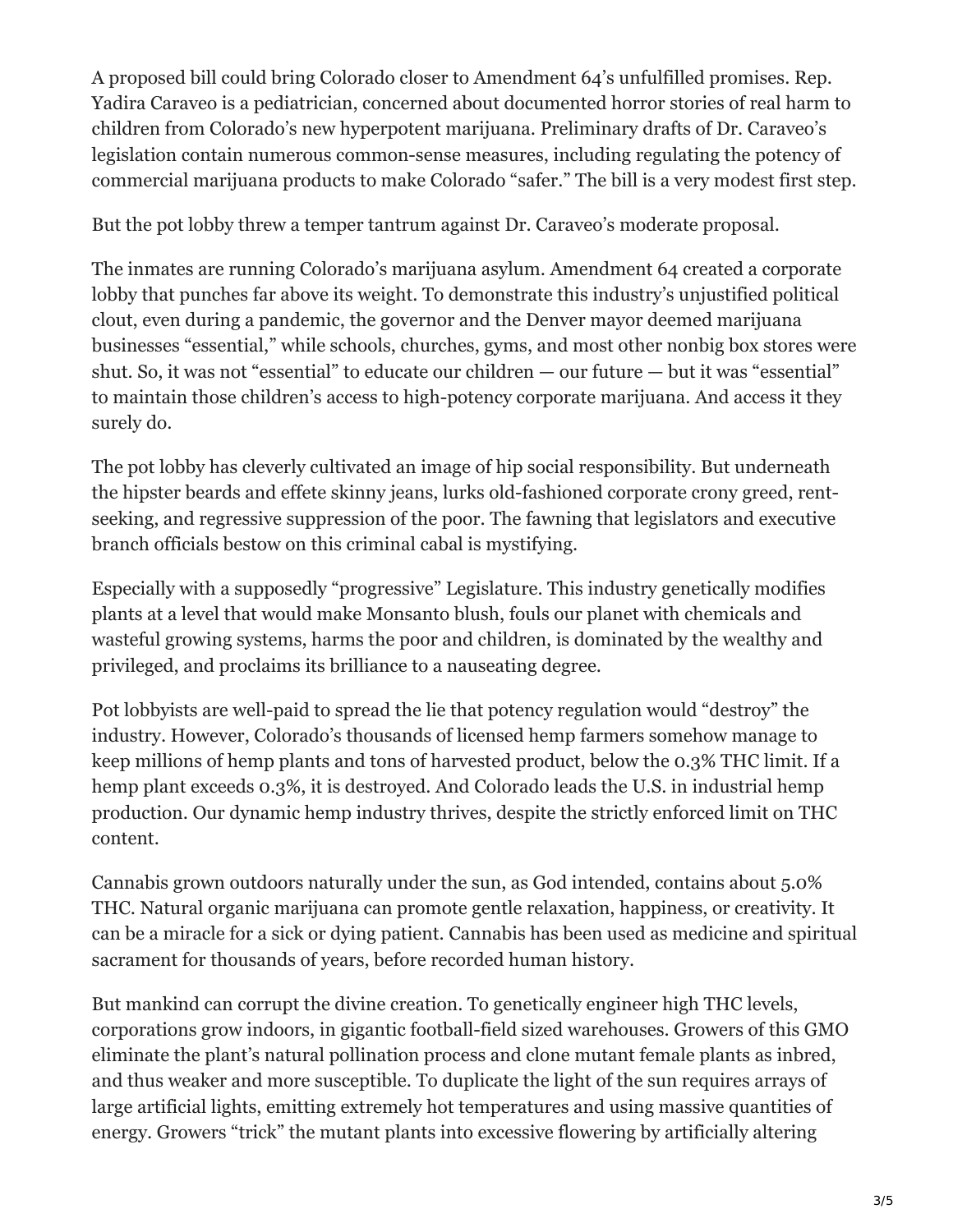daytime or growing seasons indoors. Massive rows of air conditioning units run day and night to cool indoor growing operations, taxing power grids. Big air fans also need to keep dank air moving inside. Genetically modified indoor plants are also more susceptible to environmental pests such as powdery mildew, black mold, spider mites, or others which feast on the indoor plants within the controlled environment without natural predators. To kill bugs, growers soak the plants in chemicals, pesticides, herbicides, and fertilizers. The toxic carcinogens are ingested by the consumer or run off directly into Colorado's scarce water.

On a proportional basis, corporate marijuana is Colorado's worst environmental polluter. It pumps chemicals and carbon greenhouse gases into our air, uses tons of energy, harms our climate, dirties our drinking water, and ruins our environment. It stinks, literally and figuratively. Most of the foul-smelling warehouses are next door to a poor or minority neighborhood, whose children grow up smelling the skunky chemical stench. None of this is necessary; marijuana should be grown outdoors, but then artificially pumping up THC potency would be harder and more expensive.

And this is only the actual plant flower. When the corporations further manipulate it to produce concentrates or edibles, even more poisonous chemicals, more power and energy, more runoff, are used to bring the THC levels up in wax, oil, shatter, or edibles.

In 2016, I filed a class-action lawsuit against one of Colorado's largest marijuana corporations, caught using the notorious Eagle-20 Fungicide on their marijuana plants. Eagle-20 is designed only for outdoor ornamental plants, i.e. outside flowers that you only look at, not plants consumed by humans and definitely not for indoor enclosed environments. Eagle-20 contains myclobutanil, a chemical which, when heated, turns into hydrogen cyanide, a lethal gas. The effects of this awful gas are even more pronounced when it is concentrated and stuck into artificial plastic vape pens for heating, which are easier to carry and harder to detect, thus have become the preferred method of consumption for teens, along with glass "dab rigs" that resemble crack pipes.

The quality of this "marijuana on steroids" is artificial and unappealing, if one's mind and taste buds are clear. The "high" is not really a positive happy high at all, but either a dead numbness or a scary psychotic paranoia, especially with edibles or concentrates. Frequent users develop tolerance, and eventually crave it. A permanent addict customer base, resulting in higher profits.

Connoisseurs say that Colorado's mass-produced artificial marijuana is "fine for tourists or teens," those who don't know better. Colorado's best marijuana comes from organic home gardens, grown with love and without chemicals, passed around without remuneration among family and friends, or to medical patients from caregivers who care.

Big Marijuana cheers on the criminal prosecution of small personal gardens, with the disingenuous mantra that those licensed are doing it the "right way." But in fact, each one of these licensed operators is a knowing federal criminal, as well as all of the ancillaries such as